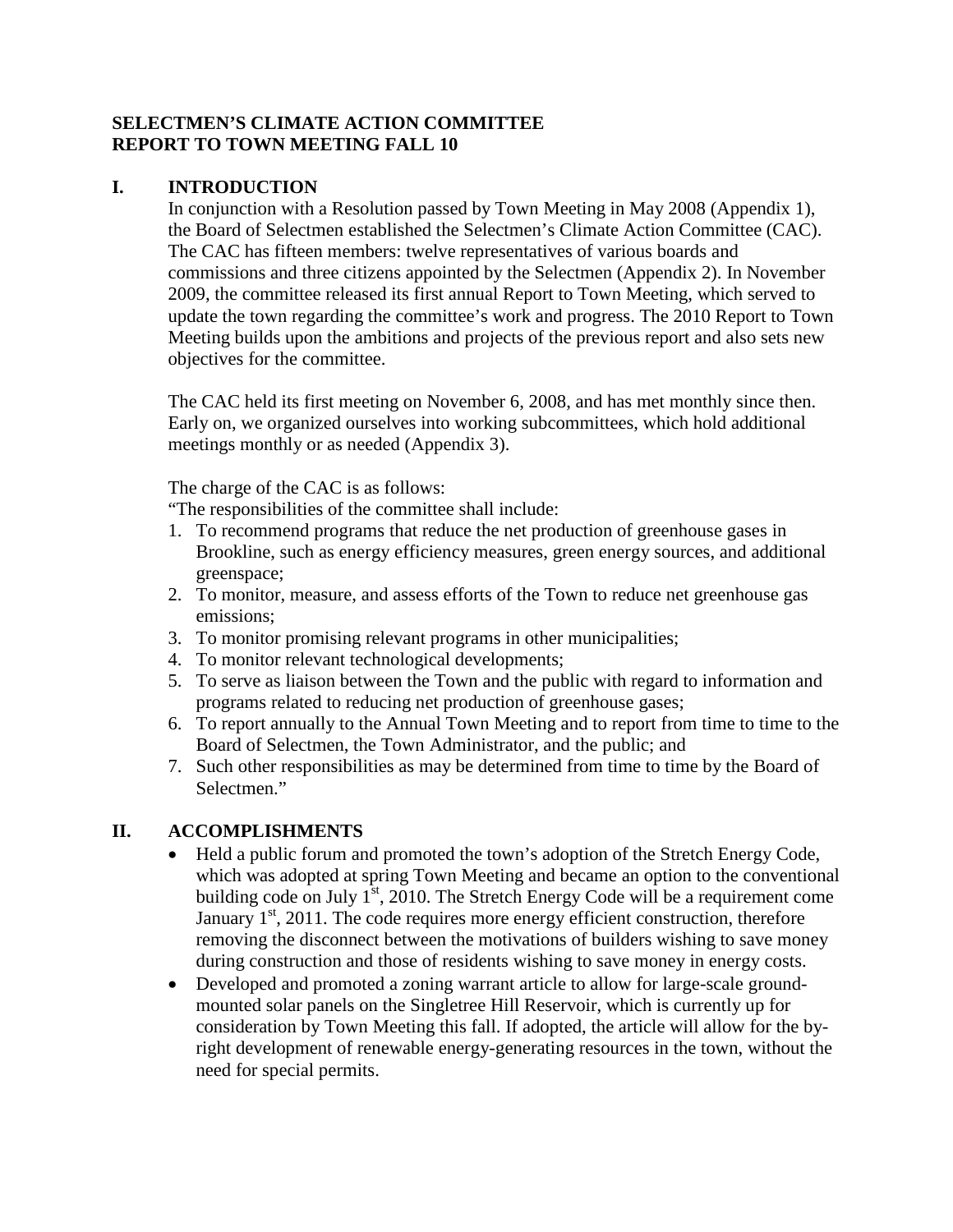- Made significant progress towards attaining the "Green Community" designation for the Town of Brookline, as recognized by the Commonwealth. This designation would both affirm and publicize the commitment of the town to sustainability, as well as provide additional funding opportunities for renewable energy or energy efficiency projects. Should Town Meeting vote for favorable action on the above mentioned solar warrant article, the Town will have fulfilled three of the five necessary criteria.
- Completed initial research relating to the Green Communities criteria for the adoption of a fuel efficient vehicle purchasing policy by examining how other cities and towns in Massachusetts have addressed the issue.
- Assisted in the development of an RFP and the review of the responses for an energy audit and weatherization program to be funded by the Energy Efficiency and Conservation Block Grant (EECBG) program. Energy services company Next Step Living, in partnership with non-profits New Ecology and the Massachusetts Energy Consumers Alliance, was selected to administer the program, dubbed "Green Homes Brookline." The program will encourage all Brookline residents, regardless of housing tenure, to obtain free energy audits of their homes. In addition, households earning between 60% and 120% of area median income can receive subsidized energy improvements. The CAC is also partnering with local grassroots group Climate Change Action Brookline (CCAB) to promote this program and encourage participation.
- In a joint campaign with CCAB, established partnerships with nearly 100 businesses and over 700 residents for the Brookline 2010 Campaign. This public education and engagement campaign aims to reduce Brookline's carbon footprint by developing relationships with virtually every organization in town (schools, businesses, neighborhood associations, civic organizations, houses of worship, Town departments, etc.), who then agree to adopt activities that reduce carbon emissions. Brookline's carbon footprint for transportation, heating and cooling, electricity and solid waste is around 540,000 tons per year. Approximately 74% of the total is residential consumption.
- In conjunction with the Department of Information Technology, created the Brookline 2010 website for promotion of the campaign.
- Finalized the Brookline Greenhouse Gas Inventory in preparation for a new Local Climate Action Plan.
- Continued and strengthened a close working relationship with CCAB. Joint initiatives include Green Homes Brookline, Brookline 2010, and CCAB's 85/25 initiative, which aims to contact 85 percent of Brookline households and achieve an average 25 percent GHG reduction from 2008 levels.
- Served in advisory capacity to the Department of Planning and Community Development and the Board of Selectmen regarding the management of EECBG funds, Green Communities milestones, the Green Homes Brookline program, and other related projects.
- Further developed the partnership between CCAB, CAC, the Public Health Department, and the Recreation Department. This coalition collaborates to plan events meant to raise awareness of the parallels between healthy behaviors (such as walking, biking, and eating a locally produced, plant-based diet) and reducing greenhouse gas emissions.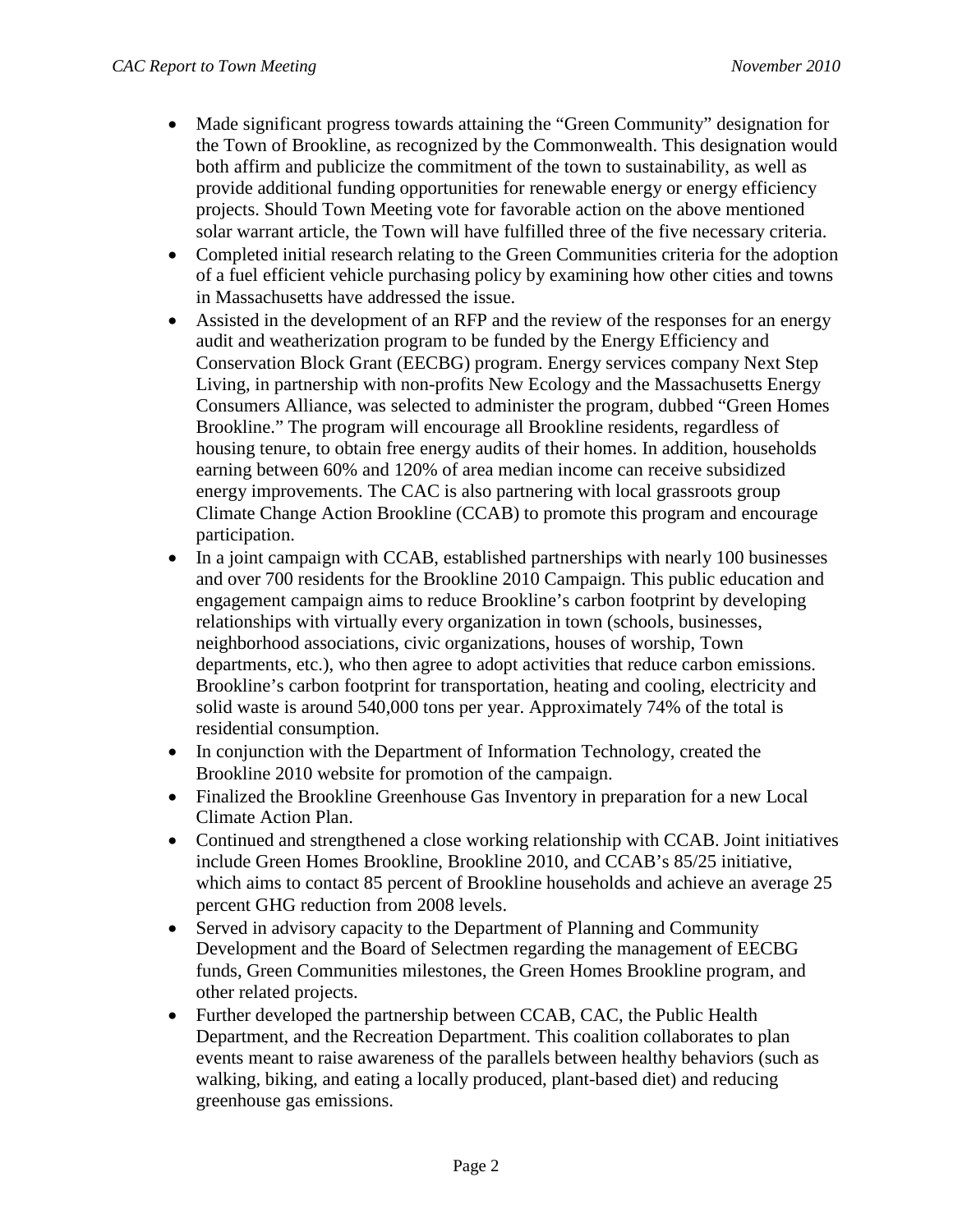### **III. WORK PLAN**

The CAC has identified the following tasks for the coming year:

- 1. Collaborate with CCAB on community education and engagement activities to promote lifestyle changes that lead to greenhouse gas reduction.
- 2. Monitor and support the town's implementation of the Green Homes Brookline Program, as well as other EECBG initiatives.
- 3. Collaborate with CCAB to organize and run Climate Action Week, to be held January 23-30, 2011, and other events that are part of the continuation of the Brookline 2010 campaign. Climate Week is also sponsored by the Brookline Department of Public Health, Brookline School Committee, and Brookline Adult and Community Education. Events include a special kick off on Jan. 23<sup>rd</sup>, BACE classes, and various workshops.
- 4. Continue to organize and implement municipal efforts to meet the criteria of the Green Communities Act, including the adoption of a fuel efficient vehicle purchasing policy and the development of a municipal energy use inventory and reduction plan.
- 5. Draft a new Local Climate Action Plan to replace the Town's original Climate Action Plan adopted in 2002.
- 6. Collect and refine data on town energy use and GHG emissions, by sector and source.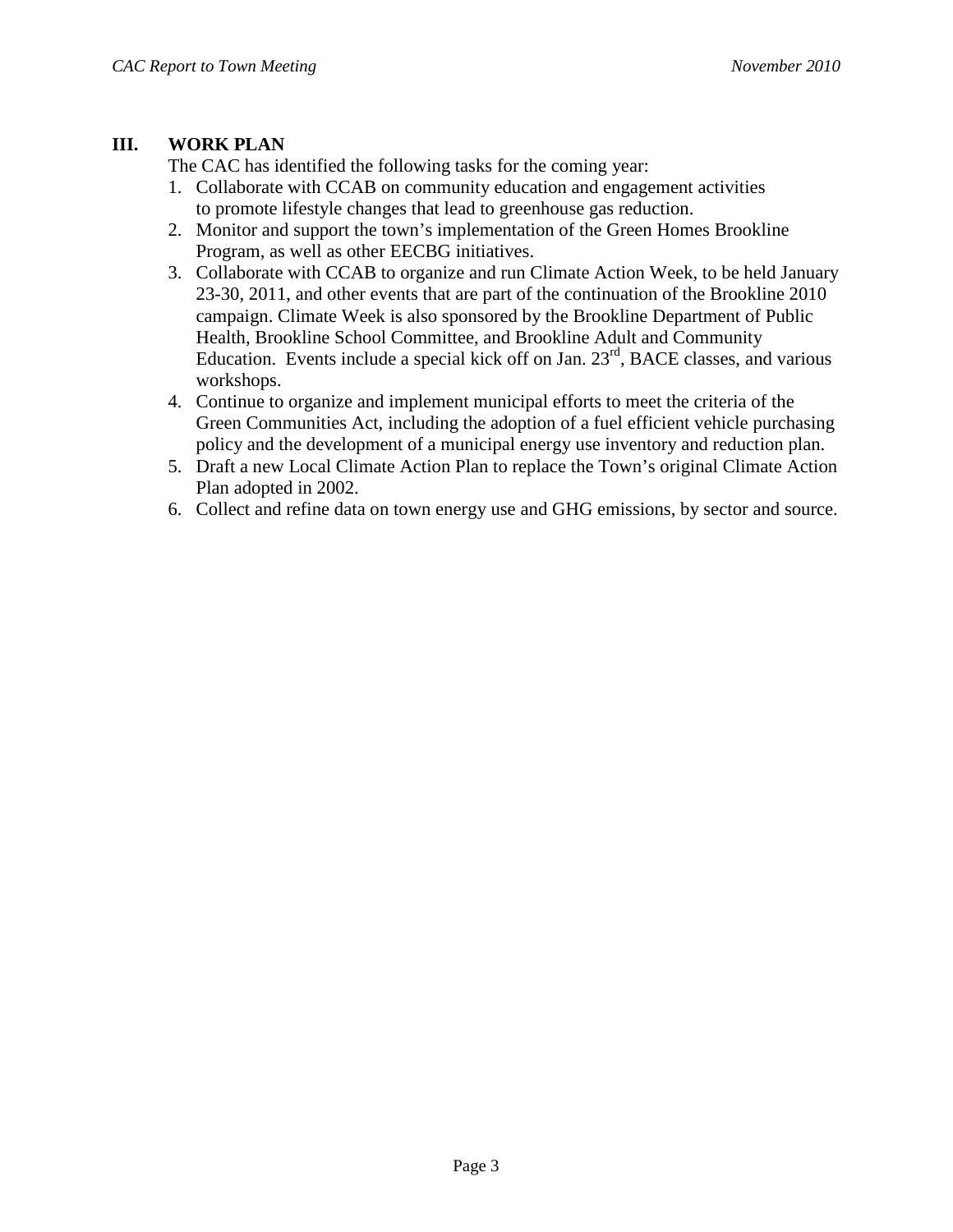### **IV. APPENDICES**

**1. Town Meeting Resolution** (Article 29, May 27, 2008, Annual Town Meeting)

VOTED: That the Selectmen establish a committee, the purpose of which is to reduce the total emission of greenhouse gases by the Brookline community, including Town government. The name of the committee shall be the Selectmen's Climate Action Committee. The responsibilities of the committee shall include:

- 1. To recommend programs that reduce the net production of greenhouse gases in Brookline, such as energy efficiency measures, green energy sources, and additional greenspace;
- 2. To monitor, measure, and assess efforts of the Town to reduce net greenhouse gas emissions;
- 3. To monitor promising relevant programs in other municipalities;
- 4. To monitor relevant technological developments;
- 5. To serve as liaison between the Town and the public with regard to information and programs related to reducing net production of greenhouse gases;
- 6. To report annually to the Annual Town Meeting and to report from time to time to the Board of Selectmen, the Town Administrator, and the public; and
- 7. Such other responsibilities as may be determined from time to time by the Board of Selectmen.

The committee shall consist of the following members appointed by the Board of Selectmen:

- 1. A member of the Board of Selectmen
- 2. The Chair of the Advisory Committee or her/his nominee
- 3. The Chair of the School Committee or her/his nominee
- 4. The Chair of the Transportation Board or her/his nominee
- 5. The Chair of the Conservation Commission, or her/his nominee
- 6. The Chair of the Planning Board, or her/his nominee
- 7. The Chair of the Building Commission, or her/his nominee
- 8. The Chair of the Advisory Council on Public Health, or her/his nominee
- 9. A Co-Chair of Climate Change Action Brookline, or their nominee
- 10. The President of the Brookline GreenSpace Alliance, or her/his nominee
- 11. A Co-Chair of the Brookline Neighborhood Alliance, or their nominee
- 12. The President of the Brookline Chamber of Commerce, or her/his nominee
- 13. Three members at large with special consideration given to people with the following skills:
	- Relevant scientific and/or academic expertise
	- Relevant engineering expertise
	- Knowledge of and/or experience with green businesses
	- Relevant public health expertise.

All members shall serve three-year terms, which may be renewed. Initial appointments shall be for terms of one, two, and three years so that terms will expire at staggered intervals. No member shall be disqualified because she or he is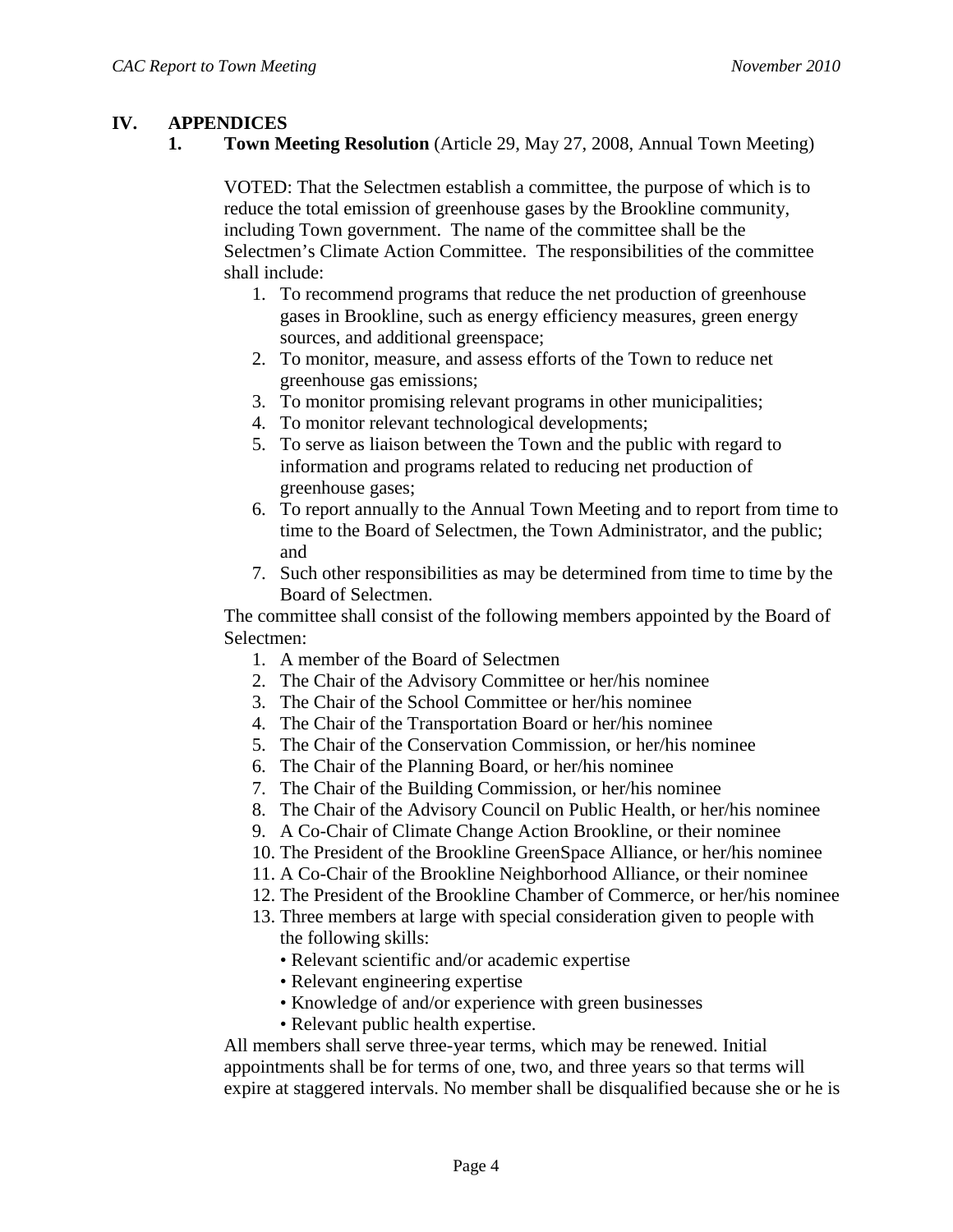not a resident of the Town. The committee shall have two co-chairpersons, one of whom shall be the selectman member and one of whom shall be elected annually by the committee. The staffing of the committee shall be determined by the Selectmen and the Town Administrator. The committee shall be established by November 30, 2008, and shall be evaluated by the Board of Selectmen before December 31, 2011 to determine whether it should be made permanent or dissolved.

# **2. CAC Membership**

| Carey Bergeron           | at-large                               |
|--------------------------|----------------------------------------|
| Mary Dewart              | <b>Brookline GreenSpace Alliance</b>   |
| <b>Jon Cody Haines</b>   | at-large                               |
| Alan Leviton             | <b>Climate Change Action Brookline</b> |
| Werner Lohe              | <b>Conservation Commission</b>         |
| Patricia Maher           | Department of Public Health            |
| Linda Pehlke             | <b>Brookline Neighborhood Alliance</b> |
| <b>Josh Safer</b>        | <b>Transportation Board</b>            |
| Barbara Scotto           | <b>School Committee</b>                |
| Michael Shepard          | <b>Building Commission</b>             |
| Jim Solomon              | at-large                               |
| Mark Zarrillo            | <b>Planning Board</b>                  |
| Don Weitzman, Co-chair   | <b>Advisory Board</b>                  |
| Jesse Mermell, Co-chair  | <b>Board of Selectmen</b>              |
| Lara Curtis Hayes, Staff | Department of Planning and Community   |
|                          | Development                            |

(There is currently one vacancy, due to the resignation of the Chamber of Commerce designee.)

## **3. CAC Organization**

The Climate Action Committee was initially organized into five subcommittees:

- Buildings & Infrastructure Strategies & Technologies
- Funding, Finance, Policy & Legislation
- Sustainable Land Use & Transportation
- Measurements & Goals
- Communications, Education & Engagement

In 2009, we re-organized into four subcommittees centered on our current projects:

- Brookline 2010 Initiative
- Green Communities Act
- Buildings & Infrastructure Strategies & Technologies
- Measurements & Goals

In 2010 we re-organized again in order to strategically and efficiently accomplish our goals:

• Brookline 2010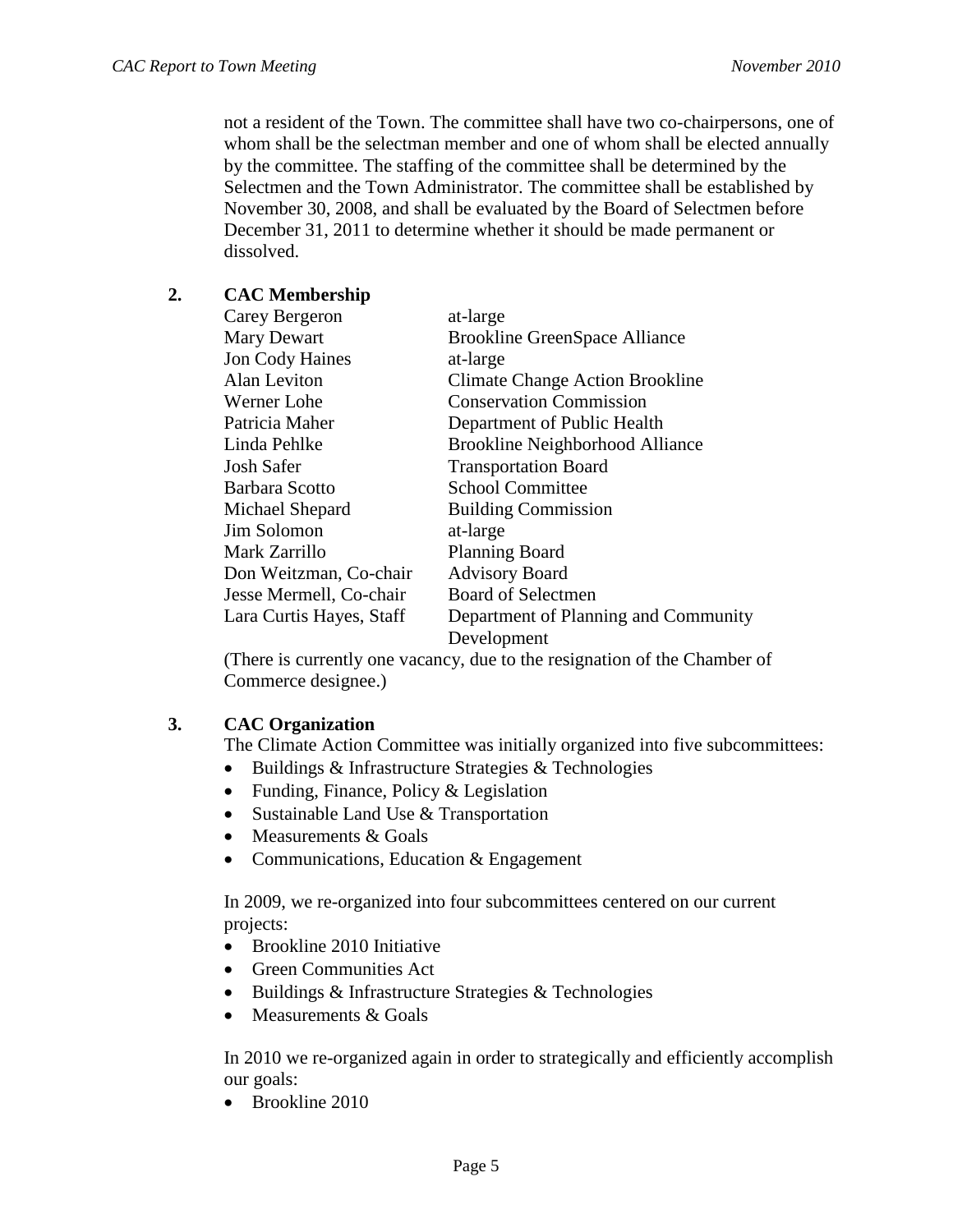- Buildings & Infrastructure Strategies & Technologies
- Measurements & Goals

# **4. EECBG Program**

The Department of Energy has approved the Town's proposal to use Energy Efficiency and Conservation Block Grant (EECBG) monies on the following projects:

- Install energy efficiency improvements in several municipal buildings;
- Begin two LED street light pilot projects in a neighborhood of South Brookline and in Brookline Village;
- Establish a residential energy efficiency program to provide enhanced energy audits and improvements for Brookline homes;
- Provide supporting funds to CCAB for a public education campaign;
- Establish an energy-focused web site to provide timely updated energy and climate change information.

# **5. Green Communities Act**

To qualify as a Green Community, a municipality must meet all five of the following criteria:

- Provide for the as-of-right siting of renewable or alternative energy generating facilities, renewable or alternative energy research and development (R&D) facilities, or renewable or alternative energy manufacturing facilities in designated locations.
- Adopt an expedited application and permitting process under which these energy facilities may be sited within the municipality and which shall not exceed 1 year from the date of initial application to the date of final approval.
- Establish an energy use baseline inventory for municipal buildings, vehicles, street and traffic lighting, and put in place a comprehensive program designed to reduce this baseline by 20 percent within 5 years of initial participation in the program.
- Purchase only fuel-efficient vehicles for municipal use whenever such vehicles are commercially available and practicable.
- Require all new residential construction over 3,000 square feet and all new commercial and industrial real estate construction to minimize, to the extent feasible, the life-cycle cost of the facility by utilizing energy efficiency, water conservation and other renewable or alternative energy technologies.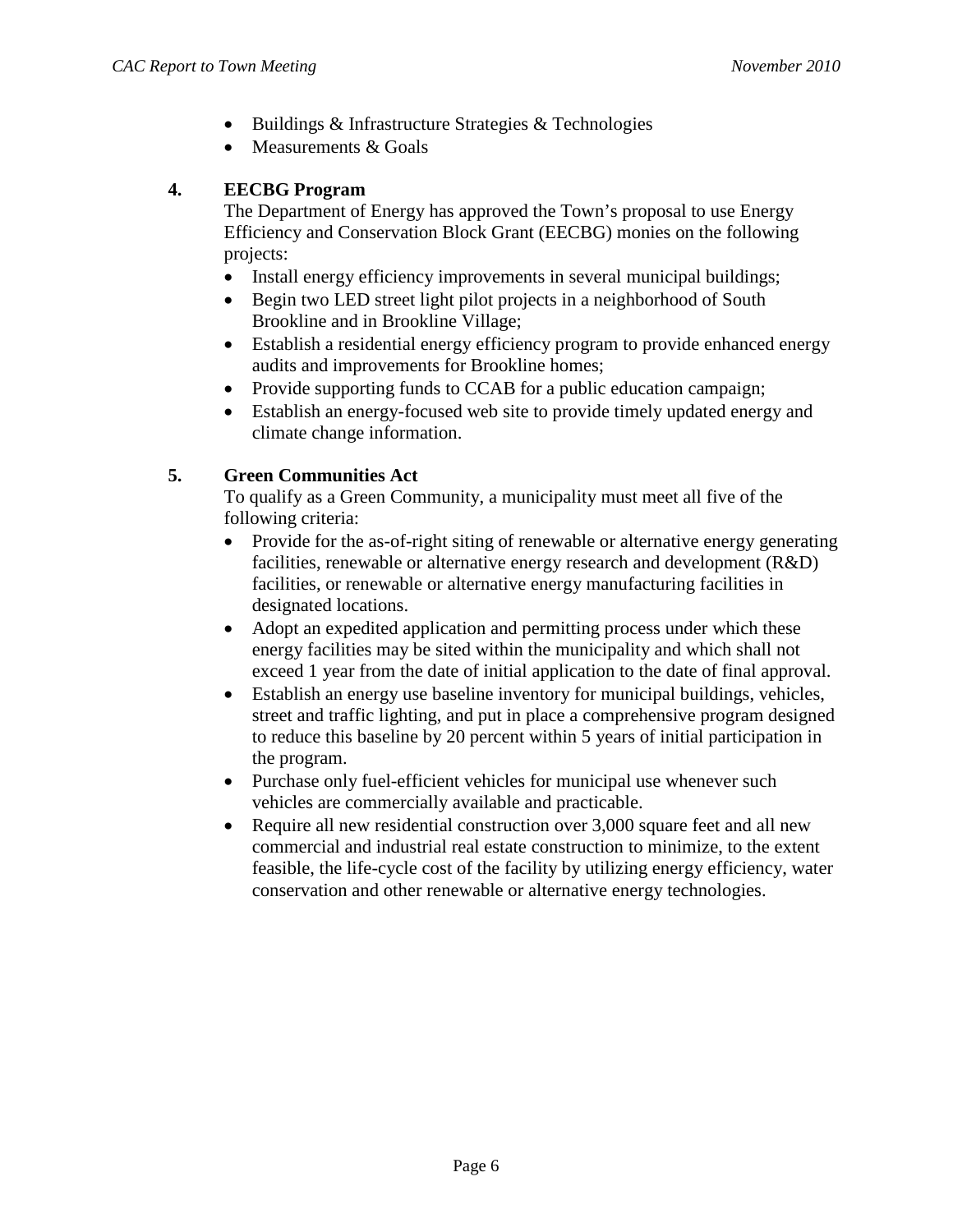### **6. Town of Brookline Greenhouse Gas Inventory Overview**

#### *History and Purpose*

In May 2000, the Town of Brookline elected to participate in the Cities for Climate Protection Campaign, a program of the International Council of Local Environmental Initiatives (ICLEI). The Cities for Climate Protection Campaign follows a 'Five Milestone' process:

- Milestone One: Conduct a Greenhouse Gas Emissions Inventory and Report
- Milestone Two: Set a Greenhouse Gas Emissions Reduction Target
- Milestone Three: Develop a Local Climate Action Plan
- Milestone Four: Implement the Local Climate Action Plan
- Milestone Five: Monitor Emissions Reductions

The Town completed the first three milestones in the ICLEI program, publishing a greenhouse gas inventory in August 2000 and a Greenhouse Gas Emissions Reduction Target and Climate Action Plan in February 2002.

The August 2000 Greenhouse Gas Inventory reported emissions for calendar years 1995 and 1998. The following summary updates those initial findings to include information for calendar years 2003 and 2008. Since the goal of the Greenhouse Gas Inventory is to guide Brookline's process of writing and implementing a plan to reduce the emissions contributing to climate change, it is recommended that the Selectmen's Climate Action Committee work with the Town to revise Brookline's Greenhouse Gas Reduction Target and Climate Action Plan based on the greenhouse gas emission trends from 1995 through 2008.

### *Brookline's Community Greenhouse Gas Emissions Totaled 520,000 Tons CO2 for CY2008*

Brookline's community greenhouse gas emissions (Table 1 and Figure 1) have been steady at roughly 520,000 tons of  $CO<sub>2</sub>$  per year for, at least, the five year period from 2003 through 2008. Community emissions comprise the residential, commercial, and government sectors.

Brookline's 2008 community greenhouse gas emissions were about eight percent below the annual emissions rate of 560,000 tons previously reported for 1995 (August 2000 Greenhouse Gas Inventory Report). Adjusting for possible inconsistencies in electricity and natural gas usage and vehicle emissions described below, Brookline's 1995 greenhouse gas emissions may have been as low as 515,000 tons per year. In either case, Brookline has done better than the United States, as a whole. Greenhouse gas emissions increased about ten percent nationally from 1995 through 2007.

Greenhouse gas emissions from Brookline's government operations (Figure 2) for 2008 are relatively unchanged from those previously reported for 1995 (August 2000 Greenhouse Gas Inventory Report). Government operations are responsible for about three percent of Brookline's total community emissions.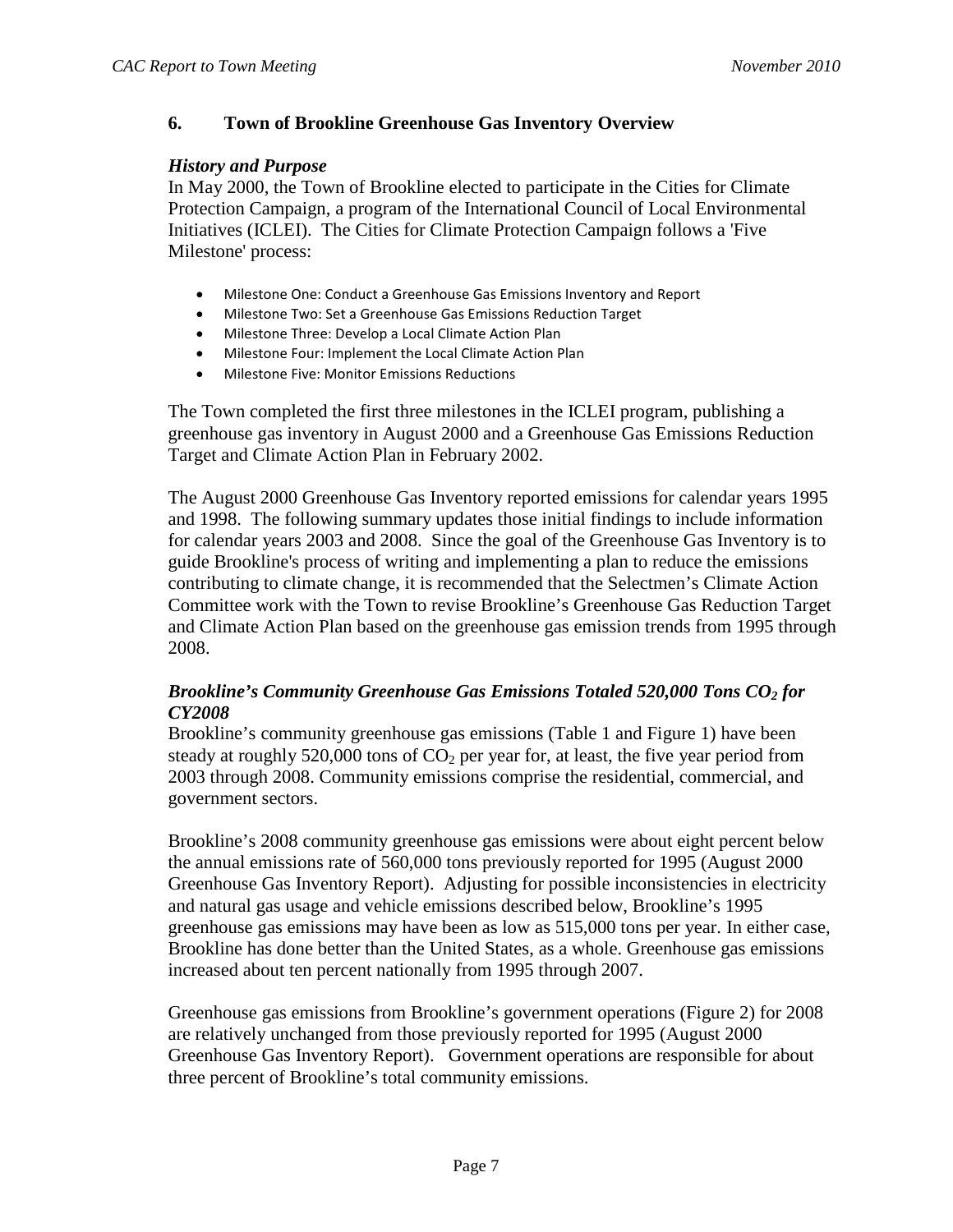Emissions from MBTA trolleys and buses were not been included in this analysis. Emissions from these sources are likely about one percent of the reported total community emissions, based on the August 2000 Greenhouse Gas Inventory Report.

*Brookline's Climate Action Plan Base Year Should be Changed from 1995 to 2003* The ICLEI Local Government Protocol (September 2008) states: "It is good practice to compile an emissions inventory for the earliest year for which complete and accurate data can be gathered. The base year for the UNFCCC and subsequent Kyoto Protocol is calendar year 1990. However, required data from 1990 is often prohibitively difficult or impossible to collect. Given that the priority for a greenhouse gas management program should be on practical results, it is more important that the base year be documented with enough detail to provide a good basis for local action planning than it is that all local governments produce an inventory with the same, stipulated base year."

Graphs of electricity usage (Figure 3) and natural gas usage (Figure 4) from 1995 through 2008 indicate anomalies in trends for both utilities. Values for 1995 and 1998 were reported in the August 2000 Greenhouse Gas Inventory report based on information provided by Boston Edison and Boston Gas. Usage information for 2002 through 2008 was obtained from NSTAR and National Grid. The significant drop in usage of gas and electricity from 1998 to 2002 is inconsistent with both population growth in Brookline and national trends in residential energy consumption during that period.

 $CO<sub>2</sub>$  emissions from vehicles traveling in Brookline may also have been overstated, based on a November 2009 report from the United States Environmental Protection Agency. Vehicle emission factors generated for 1995 by the ICLEI software (CACP 2009) were based on projections that predated the recent EPA report.

Due to the above inconsistencies, it is recommended that 2003 be used as the base year for Brookline's Greenhouse Gas Reduction Target and Climate Action Plan.

*Brookline's Residential Carbon Footprint is Much Lower than the U.S. Average* Brookline 2010 and Climate Change Action Brookline (CCAB) are participating in the Massachusetts Climate Action Network's Cool Mass initiative. The Cool Mass Campaign seeks to empower 25 percent of the households in Massachusetts to reduce their carbon footprints 25 percent. CCAB is working to exceed that target by engaging 85 percent of Brookline households in  $CO<sub>2</sub>$  reduction by the end of 2012, with an average  $CO<sub>2</sub>$  emissions reduction of 25 percent for each participating household.

Cool Mass households are being asked to follow the Empowerment Institute's Low Carbon Diet, which begins with calculating a carbon footprint. Eleven Cool Mass towns, including Brookline, were asked to estimate their residential sector carbon footprint.

CCAB estimated Brookline's residential carbon footprint using information compiled during the process of completing Brookline's Greenhouse Gas Inventory. A few assumptions were made regarding the allocation of electricity, natural gas, and heating oil among residential and commercial users. The Greenhouse Gas Inventory followed the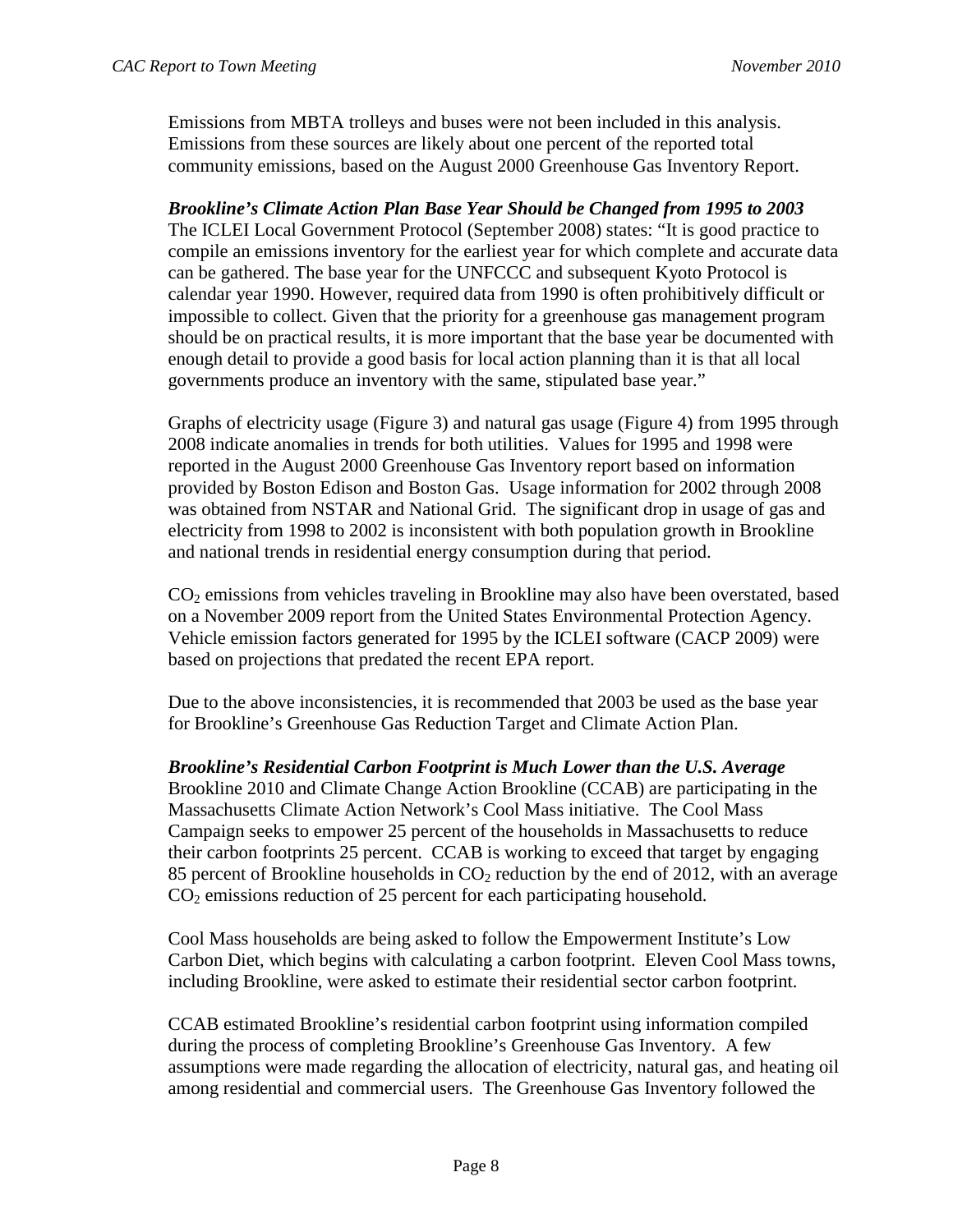ICLEI protocol of using total vehicle miles travelled by residents and non-residents within Brookline's borders. The carbon footprint was based on the Low Carbon Diet approach, using an estimate of vehicle miles travelled by cars and trucks driven anywhere by Brookline residents and businesses.

In 2008, Brookline's average residential carbon footprint was about 31,000 pounds of  $CO<sub>2</sub>$  per year. The average US household had a carbon footprint of 46,000 pounds of  $CO<sub>2</sub>$  per year, according to data from the US Energy Information Agency's (EIA) 2005 Residential Energy Consumption Survey and a household vehicle use survey for 2009 published by the National Highway Transportation Survey (NHTS). In both cases,  $CO<sub>2</sub>$ emissions from personal air travel were not included. If CCAB achieves its goal of engaging 85 percent of Brookline households in  $CO<sub>2</sub>$  with an average  $CO<sub>2</sub>$  emissions reduction of 25 percent for each participating household, Brookline's residential carbon footprint will be reduced to  $25,000$  pounds of  $CO<sub>2</sub>$  per year.

Brookline's average commercial carbon footprint was  $162,000$  pounds of  $CO<sub>2</sub>$  per year in 2008, excluding air travel.

| Table 1            | <b>Greenhouse Gas Emissions</b><br>CO <sub>2</sub> e, Tons/Year |                               |             |             |
|--------------------|-----------------------------------------------------------------|-------------------------------|-------------|-------------|
|                    | 1995                                                            | 2003                          |             | 2008        |
| Electricity        | 140,920                                                         | 130,384                       |             | 137,125     |
| <b>Natural Gas</b> | 120,369                                                         | 104,223                       |             | 126,643     |
| <b>Heating Oil</b> | 126,267                                                         | 112,366                       |             | 103,678     |
| Cars and Trucks    | 151,315                                                         | 152,194                       |             | 128,992     |
| Solid Waste        | 21,129                                                          | 21,129                        |             | 21,264      |
| Total              | 559,999                                                         | 520,295                       |             | 517,702     |
| Table 2            | 2008 GHG Emissions By Sector<br>CO <sub>2</sub> e, Tons/Year    |                               |             |             |
|                    |                                                                 |                               |             |             |
|                    | Residential                                                     | Commercial                    | Municipal   | Total       |
| Electricity        | 75,688                                                          | 54,106                        | 7,331       | 137,125     |
| Natural Gas        | 89,812                                                          | 34,474                        | 2,357       | 126,643     |
| <b>Heating Oil</b> | 81,070                                                          | 19,980                        | 2,629       | 103,679     |
| Cars and Trucks    |                                                                 |                               |             | 128,992     |
| Solid Waste        | 14,176                                                          | 6,998                         | 90          | 21,264      |
| Total              |                                                                 |                               |             | 517,702     |
| Table 3            |                                                                 | <b>Greenhouse Gas Sources</b> |             |             |
|                    |                                                                 | 1995                          | 2003        | 2008        |
| Electricity        | kwh                                                             | 311,702,637                   | 288,397,640 | 293,386,860 |
| Natural Gas        | <b>Therms</b>                                                   | 20,445,394                    | 17,702,807  | 21,511,045  |
| <b>Heating Oil</b> | Gallons                                                         | 11,283,499                    | 10,041,279  | 9,264,891   |
| Cars and Trucks    | <b>Miles</b>                                                    | 232,094,937                   | 242,992,126 | 210,333,390 |

Solid Waste Tons 21,000 21,000 21,135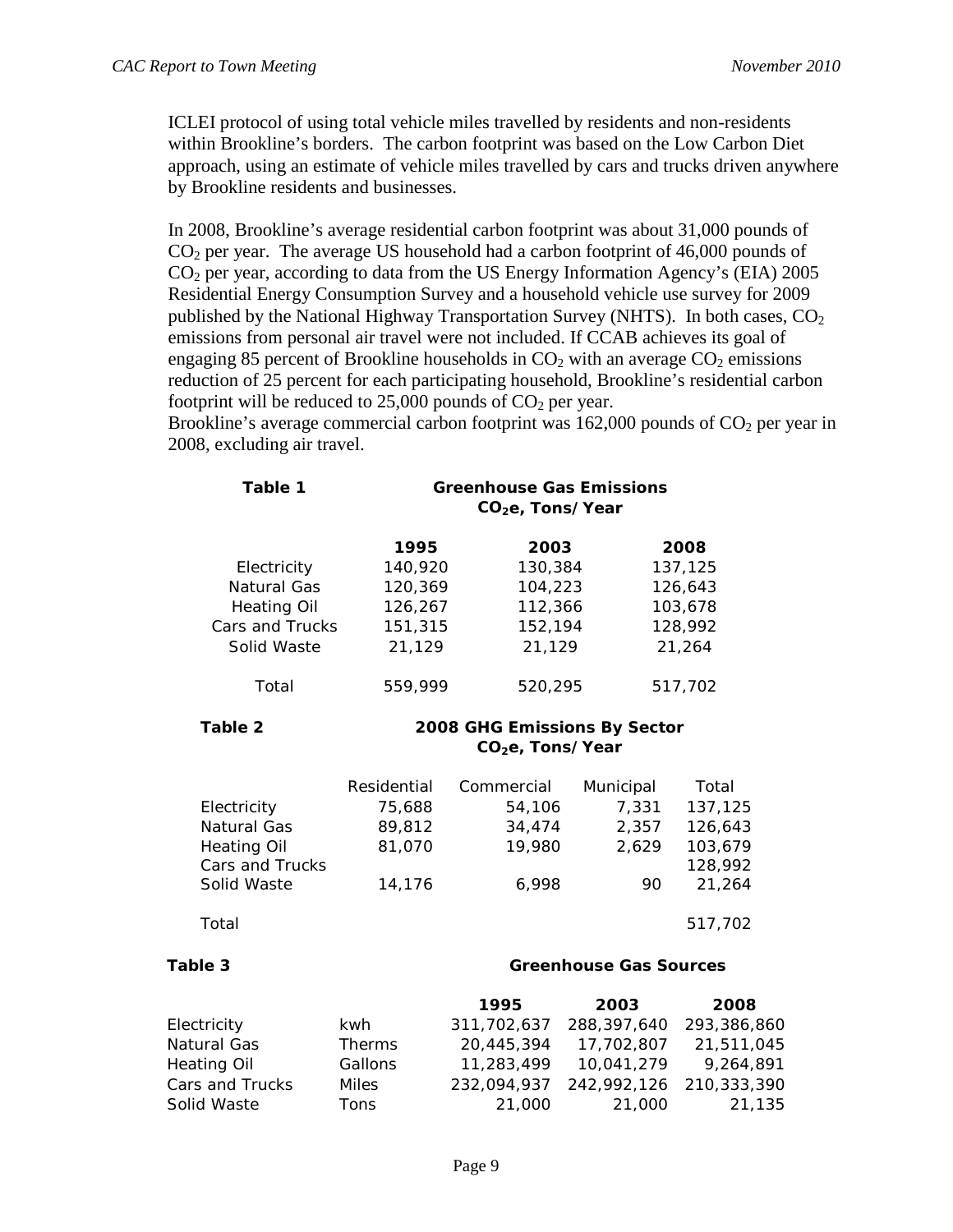| Table 4 | <b>Brookline's Residential Carbon Footprint - 2008</b> |  |
|---------|--------------------------------------------------------|--|
|         |                                                        |  |

|                                        | $CO2e$ , Tons/Year |
|----------------------------------------|--------------------|
| Electricity                            | 75,688             |
| Natural Gas                            | 89,812             |
| Heating Oil                            | 81,071             |
| Gasoline/Diesel                        | 139,156            |
| Solid Waste                            | 14,176             |
| Total                                  | 399,901            |
| Number of Households                   | 25,573             |
| Pounds CO <sub>2</sub> /Household/Year | 31,275             |

# **Table 5 Brookline's Commercial Carbon Footprint - 2008**

| Electricity                           | CO <sub>2</sub> e, Tons/Year<br>52,536 |
|---------------------------------------|----------------------------------------|
| Natural Gas<br>Heating Oil            | 34,474<br>19,980                       |
| Gasoline/Diesel<br>Solid Waste        | 7,576<br>6,998                         |
|                                       | 121.564                                |
| Number of Businesses                  | 1,500                                  |
| Pounds CO <sub>2</sub> /Business/Year | 162,086                                |

#### **Table 6 Brookline's Municipal Carbon Footprint - 2008**

|                    | $CO2e$ , Tons/Year |
|--------------------|--------------------|
| Electricity        | 8,901              |
| Natural Gas        | 2,357              |
| <b>Heating Oil</b> | 2,629              |
| Gasoline/Diesel    | 2,305              |
| Solid Waste        | 90                 |
|                    |                    |

16,282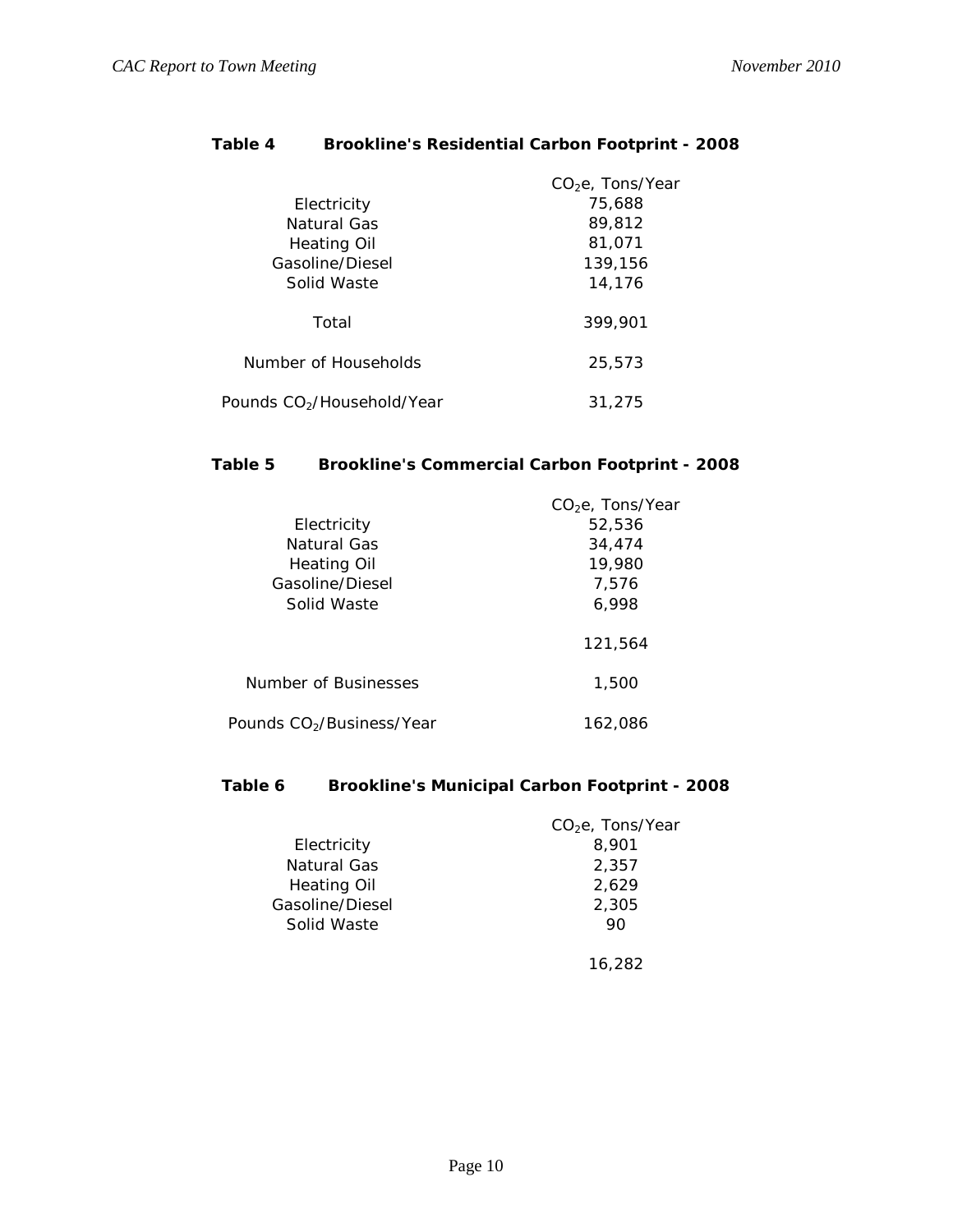